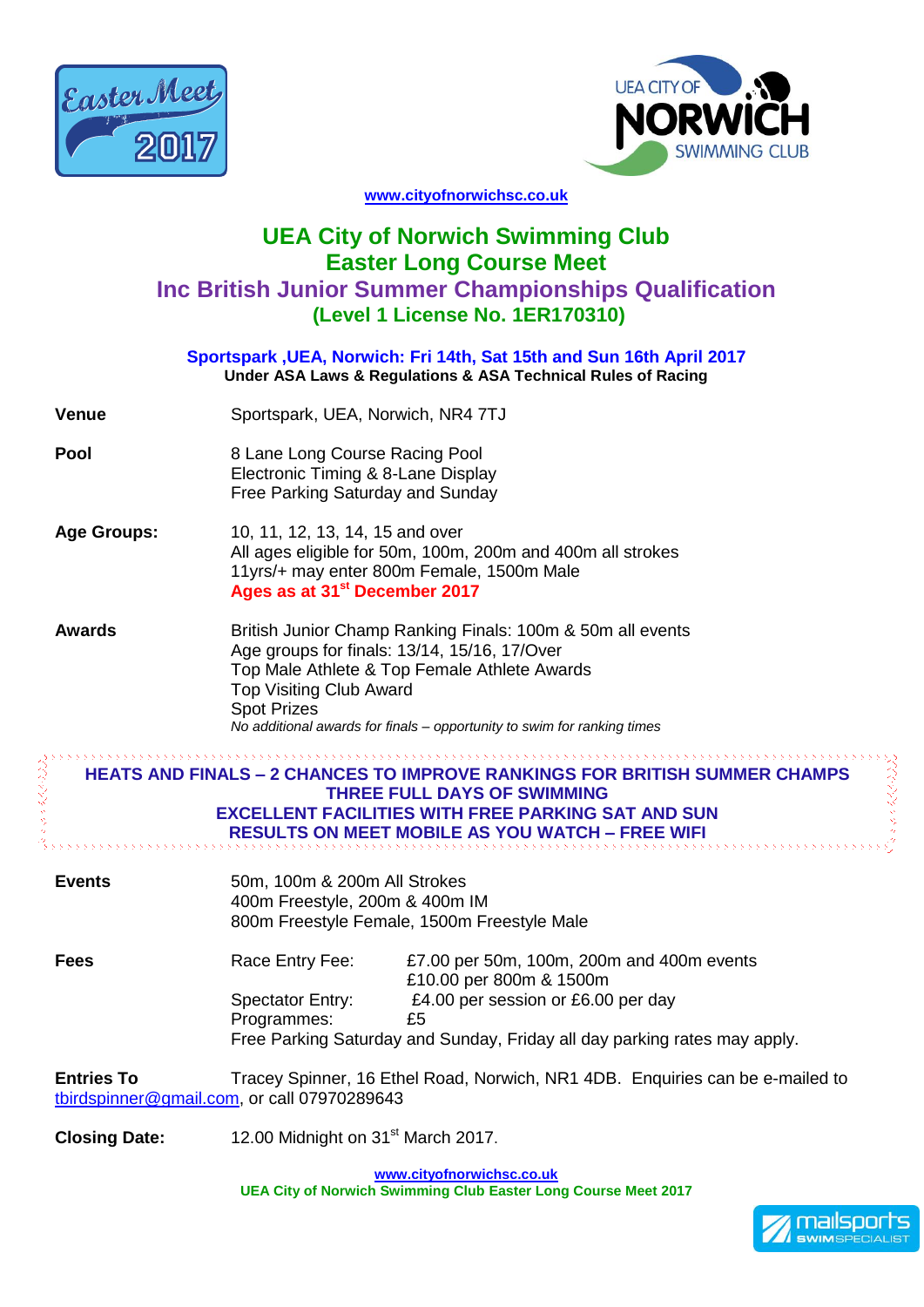



#### **(Level 1 License No. 1 1ER170310) Sportspark ,UEA, Norwich: Fri 14th, Sat 15th & Sun 16th April 2017 Under ASA Laws & Regulations & ASA Technical Rules of Racing Meet Rules and Information**

- 1. This Competition is licensed by the ASA for entry into National and Regional Competitions and held under ASA Laws and ASA Technical Rules. Entries may only be accepted from competitors registered as members of the ASA, SASA or WASA or competitors from one of the countries affiliated to FINA.
- 2. Competitors' ages shall be as at **31st December 2017**. No 10 year old age group events in 800m Freestyle (Female) and 1500m Freestyle (Male).
- 3. Entries will be eligible provided the swimmer meets the long course qualifying time. For the 800m and 1500m swimmers must meet the QT and will be limited to 4 heats (800m) and 3 heats (1500m) based on fastest entries. If there is no long course time available then a converted time using the ASA comparative performance tables can be submitted but must be indicated as such on the entry form.
- 4. Any competitor wishing to withdraw from the 1500m or 800m event can do so and will receive a refund provided notification is received in writing **two clear weeks** before the meet date so that reserves can be notified to fill their place.
- 5. Individual entries from visiting clubs shall be made on the official entry forms and will be subject to an additional £5 administration charge **per swimmer**. Where there are three or more competitors from a Club, entries **MUST** be submitted electronically together with a summary form and the Hytek Team Manager Entry Report with either **ONE** cheque payable to the City of Norwich Swimming Club Ltd or payment by BACS (account details on request) **MUST** be provided for the consolidated payment of all entry fees. If you wish to pay by BACS please email tbirdspinner@gmail.com for further details. Any Club manually entering 3 or more swimmers or wo fail to sbmit the additional charge for individual entries will be subject to a further £25 administration charge **BEFORE** entries are processed. Entry software can be obtained from www.cityofnorwichsc.co
- 6. This is not a first come first served meet. The promoter reserves the right to limit entries. The slowest competitors **may** be rejected if the meet is over subscribed. The promoters reserve the right to give preference to accepting complete clubs entries when swimmers (meeting the qualifying times) are travelling long distances and pre book accommodation and/or flights.
- 7. Should the meet be oversubscribed we will be operating a waiting list for additional entries to fill lanes following withdrawals on the day. If you wish to have your name added to the waiting list please contact the promoter after accepted/rejected entries have been published.
- 8. Swimmers in possession of an ASA Certificate of Swimming Disability or whose ASA membership record details a disability sport class and compete within the ASA East Region are welcome to enter the competition with a time slower than the lower limit standard. Entry time must be on ASA rankings.
- The list of accepted and rejected entries will be published/available for download on the club website [\(www.cityofnorwichsc.co.uk\)](http://www.cityofnorwichsc.co.uk/) approximately two weeks prior to the competition. It is the competing club/swimmer's responsibility to check this list for accuracy and advise immediately of any mistakes or changes that are required.
- 10. Unfortunately there can be no refunds of entry fees unless entries are rejected by the organisers for any reason other than the long distance events if notified in accordance with the above rule 3 and a reserve can be found.
- 11. No on the day entries will be accepted unless the swimmer is on the waiting list and a formal withdrawal has been made.
- 12. The meet promoter will check entries against the British Rankings where it is felt that a swimmer may be submitting a faster time in order to gain entry to this meet. Falsely entered times will be rejected without refund.
- 13. **Swimmers withdrawing from events:** Each club's coach or team manager should have a list of swimmers entered. Swimmers unable to compete must be withdrawn. Withdrawal slips will be available from the recorders desk. There is a **£5 penalty for failure to notify 30 minutes prior to the start of the first event in each session**. Swimmers failing to withdraw in a timely manner will not be allowed to participate until the fine is paid. This is to minimise empty lanes and enable the meet to progress smoothly.
- **14. Swimmers in the 800m and 1500m events are asked to report to the timing desk at the start of Session 1 (800m) and Session 4 (1500m) to**

**confirm they are swimming. Text confirmation on the day to 07970289643 is also permitted.**

- 15. The pool length is 50 metres, 8 lanes with anti-wave ropes and Omega electronic timing and the depth of the pool is 1.8m.
- 16. Competitors must report to the marshalling area in a timely manner, normally 1 event in advance of their own, where they will be given their start order. Any swimmer not reporting may be deemed to have withdrawn from that event. It is the swimmers duty to inspect the start list posted by the marshalling area, and report to the event marshals when instructed to do so.
- All events will be seeded on submitted times and all heats will be spearheaded. The first three swimmers in each event in each age group will receive awards. All 50m and 100m events will have age grouped finals.
- 18. There will be an award for the top visiting club and points will be awarded as follows for the top 8 places 8,7,6,5,4,3,2 and 1.
- 19. Finalists and reserves for a final must inform the timing desk of their intention to compete 30 minutes before the event and report to the marshalling area 10 minutes before their event. Failure to do so will result in the waiting reserve being offered their place. Finalists reporting late will be deemed excluded.
- Team Managers/Coaches will be allowed on poolside if wearing a prepurchased pass. Passes can be requested with the entry forms and will be £20.00 per person or £40.00 per person inc food for all 3 days of the weekend. Coaches and Team Managers must be club trained personnel and clubs are asked to maintain the recommended ratio of 1:10. Untrained parents without DBS checks are **NOT** allowed poolside.
- 21. Over the top starts may be used at the referee's discretion.
- 22. The promoters reserve the right to refuse admission to any competitor or spectator.
- 23. The promoters do not accept responsibility for any property. Lockers are available in the changing rooms and should be used for the safe keeping of all belongings. Sportspark lockers require a padlock, please bring your own.
- 24. UEA City of Norwich SC uses a computer to manage entries and results. By submitting and accepting entries to the meet consent is hereby given, as required by the Data Protection Act 1998, to the holding of personal information on computer. Personal data handled (name, club, recorded/entered times) may be made public during or after the meet.
- 25. Closing date for entries **midnight on 31st March 2017**.
- 26. Charges as follows:
	- Entry Fees £7 per 50m/100m/200m/400m, £10 per 800m/1500m event
	- Coaches Passes £20.00 (no food); £40 (with food)
	- Spectator fees £4.00 per session or £6.00 per day
	- Programmes for the weekend £5.00
- 27. Coach passes will not be sold on the day no pass, no admission poolside.
- 28. All persons wishing to use photographic equipment including mobile phones<br>with photographic capacity must register at the entrance desk. No with photographic capacity - must register at the entrance desk. **photographs are permitted poolside**.
- 29. Please help to maintain a high standard of health and safety by not blocking stairways, emergency exits and walkways with bags and report any issues immediately to a member of the pool staff or to the Open Meet Promoter.
- 30. Warm up protocol: Strictly no diving during any warm-up sessions, except in the designated sprint lanes, odd lanes will swim clockwise (1, 3, 5, 7) even lanes (2, 4, 6, 8) will swim counter clockwise. All swimmers must leave the water by the side of the pool and not over the timing pads. Coaches should manage the lanes their swimmers are using during the warm up sessions. Guidance will be given by the meet announcer.
- Any matter not covered by these conditions will be determined by the Promoter and Referee, subject to ASA Laws, Regulations and the aSA Technical Rules of Racing.

**We hope you have an enjoyable meet. Please let us know of anything you feel may help us improve the meet in the future.**

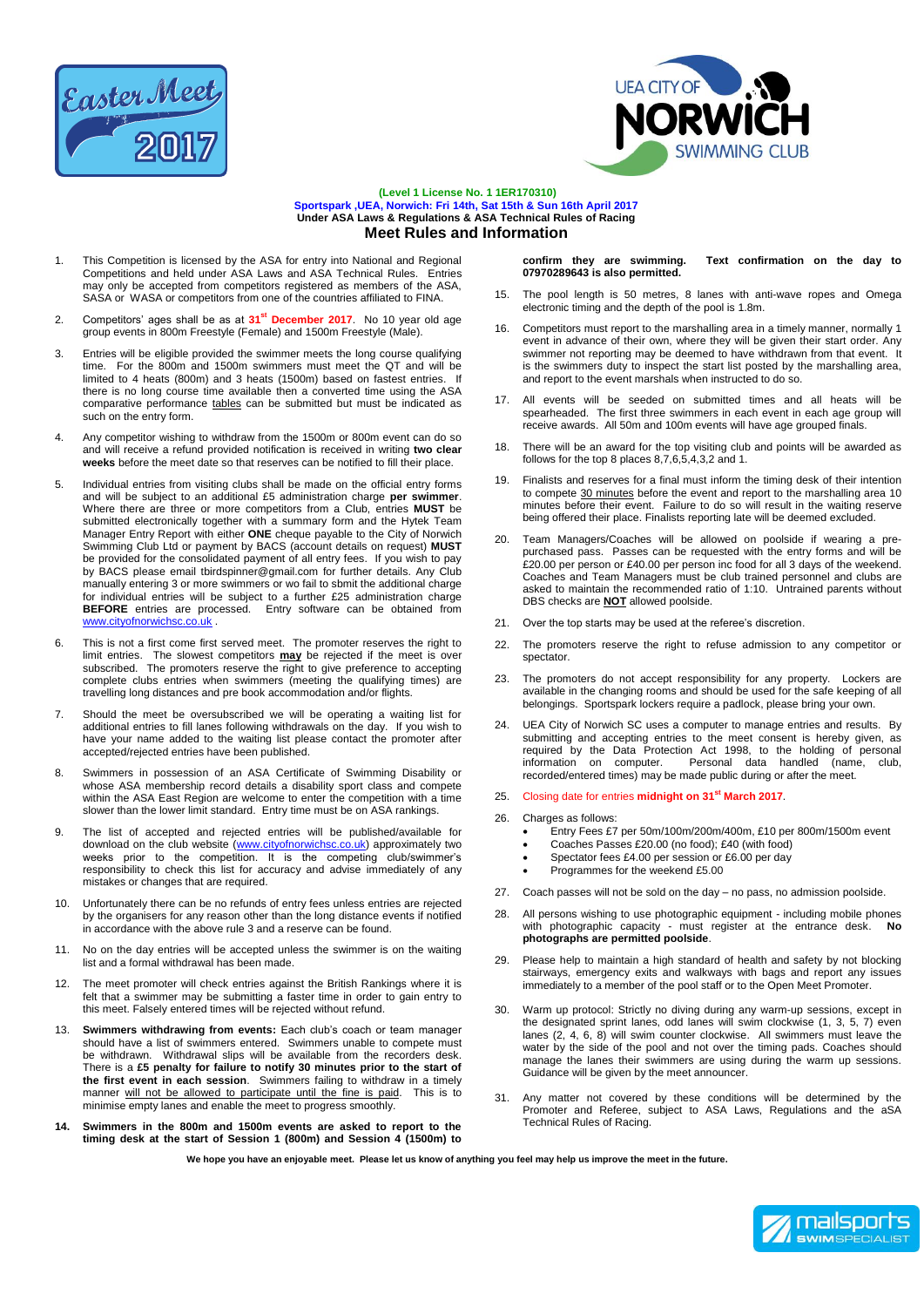



|     |             |                                         | $110a$ y $14$ | <b>AVIII</b> |             |                                 |
|-----|-------------|-----------------------------------------|---------------|--------------|-------------|---------------------------------|
|     |             | Session 1 - Warmup 8.00am, Start 9.10am |               |              |             | Session 3 - Finals - Warmup TBA |
|     |             |                                         |               | 205F         | Girls       | 11/Over 800 Freestyle Fastes    |
| 101 | Boys        | 200 Breaststroke HDW                    |               | 103F         | <b>Boys</b> | 13/14 100 Butterfly Final       |
| 102 | Girls       | 200 Backstroke HDW                      |               | 103F         | <b>Boys</b> | 15/16 100 Butterfly Final       |
| 103 | <b>Boys</b> | <b>100 Butterfly Heats</b>              |               | 103F         | <b>Boys</b> | 17/Over 100 Butterfly Final     |
| 104 | Girls       | 100 Freestyle Heats                     |               | 104F         | Girls       | 13/14 100 Freestyle Final       |
| 105 | <b>Boys</b> | 50 Backstroke Heats                     |               | 104F         | Girls       | 15/16 100 Freestyle Final       |
| 106 | Girls       | 50 Breaststroke Heats                   |               | 104F         | Girls       | 17/Over 100 Freestyle Final     |
| 107 | <b>Boys</b> | 400 Freestyle HDW                       |               | 105F         | <b>Boys</b> | 13/14 50 Backstroke Final       |
|     |             |                                         |               | 105F         | <b>Boys</b> | 15/16 50 Backstroke Final       |
|     |             |                                         |               | 105F         | <b>Boys</b> | 17/Over 50 Backstroke Final     |
|     |             |                                         |               | 106F         | Girls       | 13/14 50 Breaststroke Final     |
|     |             | Session 2 - Warmup TBA, Start TBC       |               | 106F         | Girls       | 15/16 50 Breaststroke Final     |
| 201 | Girls       | 200 Breaststroke HDW                    |               | 106F         | Girls       | 17/Over 50 Breaststroke Final   |
| 202 | <b>Boys</b> | 200 Backstroke HDW                      |               | 204F         | <b>Boys</b> | 13/14 50 Breaststroke Final     |
| 203 | Girls       | 100 Butterfly Heats                     |               | 204F         | <b>Boys</b> | 15/16 50 Breaststroke Final     |
| 204 | <b>Boys</b> | 50 Breaststroke Heats                   |               | 204F         | <b>Boys</b> | 17/Over 50 Breaststroke Final   |
| 205 | Girls       | 11/Over 800 Freestyle (4 heats)         |               | 203F         | Girls       | 13/14 100 Butterfly Final       |
|     |             |                                         |               | 203F         | Girls       | 15/16 100 Butterfly Final       |
|     |             |                                         |               | 203F         | Girle       | 17/Over 100 Butterfly Final     |

| Friday 14 <sup>th</sup> April |      |             |                                        |  |  |  |
|-------------------------------|------|-------------|----------------------------------------|--|--|--|
|                               |      |             | <b>Session 3 - Finals - Warmup TBA</b> |  |  |  |
|                               | 205F | Girls       | 11/Over 800 Freestyle Fastest Heat     |  |  |  |
|                               | 103F | <b>Boys</b> | 13/14 100 Butterfly Final              |  |  |  |
|                               | 103F | Boys        | 15/16 100 Butterfly Final              |  |  |  |
|                               | 103F | Boys        | 17/Over 100 Butterfly Final            |  |  |  |
|                               | 104F | Girls       | 13/14 100 Freestyle Final              |  |  |  |
|                               | 104F | Girls       | 15/16 100 Freestyle Final              |  |  |  |
|                               | 104F | Girls       | 17/Over 100 Freestyle Final            |  |  |  |
|                               | 105F | <b>Boys</b> | 13/14 50 Backstroke Final              |  |  |  |
|                               | 105F | <b>Boys</b> | 15/16 50 Backstroke Final              |  |  |  |
|                               | 105F | <b>Boys</b> | 17/Over 50 Backstroke Final            |  |  |  |
|                               | 106F | Girls       | 13/14 50 Breaststroke Final            |  |  |  |
|                               | 106F | Girls       | 15/16 50 Breaststroke Final            |  |  |  |
|                               | 106F | Girls       | 17/Over 50 Breaststroke Final          |  |  |  |
|                               | 204F | <b>Boys</b> | 13/14 50 Breaststroke Final            |  |  |  |
|                               | 204F | <b>Boys</b> | 15/16 50 Breaststroke Final            |  |  |  |
|                               | 204F | <b>Boys</b> | 17/Over 50 Breaststroke Final          |  |  |  |
|                               | 203F | Girls       | 13/14 100 Butterfly Final              |  |  |  |
|                               | 203F | Girls       | 15/16 100 Butterfly Final              |  |  |  |
|                               | 203F | Girls       | 17/Over 100 Butterfly Final            |  |  |  |

|     | Saturday 15 <sup>th</sup> April |                                         |  |      |              |                                     |
|-----|---------------------------------|-----------------------------------------|--|------|--------------|-------------------------------------|
|     |                                 | Session 4 - Warmup 8.00am, Start 9.10am |  |      |              | Session 6 - Finals - Warmup TBA     |
|     |                                 |                                         |  | 506F | <b>Boys</b>  | 11/Over 1500 Freestyle Fastest Heat |
| 401 | Girls                           | <b>200 IM HDW</b>                       |  | 403F | Girls        | 13/14 50 Freestyle Final            |
| 402 | <b>Boys</b>                     | <b>200 Butterfly HDW</b>                |  | 403F | Girls        | 15/16 50 Freestyle Final            |
| 403 | Girls                           | 50 Freestyle Heats                      |  | 403F | <b>Girls</b> | 17/Over 50 Freestyle Final          |
| 404 | <b>Boys</b>                     | 100 Freestyle Heats                     |  | 504F | <b>Boys</b>  | 13/14 50 Butterfly Final            |
| 405 | Girls                           | 400 Freestyle HDW                       |  | 504F | <b>Boys</b>  | 15/16 50 Butterfly Final            |
|     |                                 |                                         |  | 504F | <b>Boys</b>  | 17/Over 50 Butterfly Final          |
|     |                                 |                                         |  | 505F | <b>Girls</b> | 13/14 50 Butterfly Final            |
|     |                                 | Session 5 - Warmup TBA, Start TBC       |  | 505F | Girls        | 15/16 50 Butterfly Final            |
|     |                                 |                                         |  | 505F | Girls        | 17/Over 50 Butterfly Final          |
| 501 | Girls                           | 200 Butterfly HDW                       |  | 404F | <b>Boys</b>  | 13/14 100 Freestyle Final           |
| 502 | <b>Boys</b>                     | <b>200 IM HDW</b>                       |  | 404F | <b>Boys</b>  | 15/16 100 Freestyle Final           |
| 503 | Girls                           | 100 Backstroke Heats                    |  | 404F | <b>Boys</b>  | 17/Over 100 Freestyle Final         |
| 504 | <b>Boys</b>                     | <b>50 Butterfly Heats</b>               |  | 503F | Girls        | 13/14 100 Backstroke Final          |
| 505 | Girls                           | 50 Butterfly Heats                      |  | 503F | Girls        | 15/16 100 Backstroke Final          |
| 506 | <b>Boys</b>                     | 11/Over 1500 Freestyle HDW (3 Heats)    |  | 503F | Girls        | 17/Over 100 Backstroke Final        |

|     | Sunday 16 <sup>th</sup> April |                                         |  |      |             |                                 |  |
|-----|-------------------------------|-----------------------------------------|--|------|-------------|---------------------------------|--|
|     |                               | Session 7 - Warmup 8.00am, Start 9.10am |  |      |             | Session 9 - Finals - Warmup TBA |  |
|     |                               |                                         |  | 701F | <b>Boys</b> | 13/14 100 Backstroke Final      |  |
| 701 | Boys                          | 100 Backstroke Heats                    |  | 701F | <b>Boys</b> | 15/16 100 Backstroke Final      |  |
| 702 | Girls                         | 200 Freestyle HDW                       |  | 701F | <b>Boys</b> | 17/Over 100 Backstroke Final    |  |
| 703 | <b>Boys</b>                   | 50 Freestyle Heats                      |  | 704F | Girls       | 13/14 100 Breaststroke Final    |  |
| 704 | Girls                         | 100 Breaststroke Heats                  |  | 704F | Girls       | 15/16 100 Breaststroke Final    |  |
| 705 | <b>Boys</b>                   | <b>400 IM HDW</b>                       |  | 704F | Girls       | 17/Over 100 Breaststroke Final  |  |
|     |                               |                                         |  | 803F | <b>Boys</b> | 13/14 100 Breaststroke Final    |  |
|     |                               |                                         |  | 803F | <b>Boys</b> | 15/16 100 Breaststroke Final    |  |
|     |                               | Session 8 - Warmup TBA, Start TBC       |  | 803F | <b>Boys</b> | 17/Over 100 Breaststroke Final  |  |
|     |                               |                                         |  | 802F | Girls       | 13/14 50 Backstroke Final       |  |
| 801 | <b>Boys</b>                   | 200 Freestyle HDW                       |  | 802F | Girls       | 15/16 50 Backstroke Final       |  |
| 802 | Girls                         | 50 Backstroke Heats                     |  | 802F | Girls       | 17/Over 50 Backstroke Final     |  |
| 803 | <b>Boys</b>                   | 100 Breaststroke Heats                  |  | 703F | <b>Boys</b> | 13/14 50 Freestyle Final        |  |
| 804 | Girls                         | 400 IM HDW                              |  | 703F | <b>Boys</b> | 15/16 50 Freestyle Final        |  |
|     |                               |                                         |  | 703F | <b>Boys</b> | 17/Over 50 Freestyle Final      |  |

*\* Session start times may change depending on entries. Information will be posted with accepted entries.*

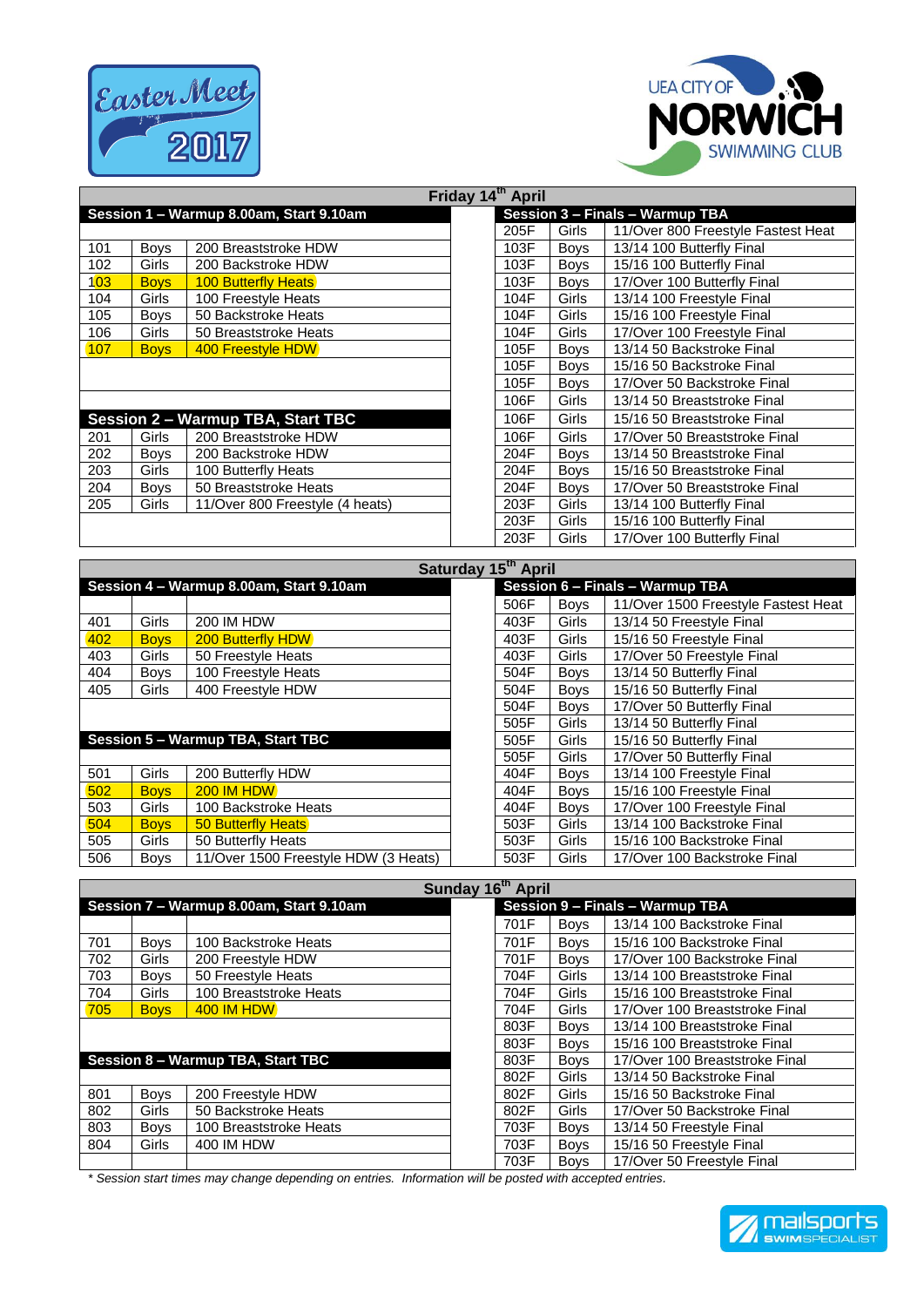



| <b>BOYS Qualifying Times</b> |          |                 | <b>Long Course Times</b> | <b>GIRLS Qualifying Times</b> |          |                                                  |         |          |          |          |          |         |
|------------------------------|----------|-----------------|--------------------------|-------------------------------|----------|--------------------------------------------------|---------|----------|----------|----------|----------|---------|
| 10                           | 11       | 12 <sub>2</sub> | 13                       | 14                            | $15+$    | <b>Event</b>                                     | 10      | 11       | 12       | 13       | 14       | $15+$   |
| 39.00                        | 37.00    | 34.90           | 33.00                    | 31.30                         | 29.70    | Freestyle 50m                                    | 39.80   | 37.30    | 35.40    | 34.00    | 32.90    | 32.20   |
| 1:23.90                      | 1:18.80  | 1:13.70         | 1:09.80                  | 1:06.90                       | 1:04.40  | Freestyle 100m                                   | 1:26.20 | 1:21.10  | 1:16.30  | 1:13.20  | 1:11.70  | 1:10.70 |
| 2.53.60                      | 2:44.30  | 2:35.80         | 2:27.60                  | 2:20.600                      | 2:13.70  | Freestyle 200m                                   | 2:58.40 | 2:48.30  | 2:37.50  | 2:28.20  | 2:23.10  | 2:18.10 |
| 5:55.40                      | 5:30.00  | 5:14.10         | 5:05.80                  | 4.55.00                       | 4:44.60  | Freestyle 400m                                   | 6:07.40 | 5:51.40  | 5:35.80  | 5:16.30  | 5:04.00  | 4:52.80 |
|                              | 22:04.70 | 20:49.50        | 19:41.60                 | 18:47.20                      | 18:12.10 | 1500m (Boys) Freestyle<br>800m (Girls) Freestyle |         | 12:01.60 | 10:58.00 | 10:19.80 | 10:04.00 | 9:49.50 |
| 51.60                        | 48.20    | 44.60           | 41.80                    | 39.70                         | 37.80    | Breaststroke 50m                                 | 51.20   | 47.80    | 45.00    | 43.10    | 41.50    | 40.60   |
| 1:50.30                      | 1:41.50  | 1:34.70         | 1:28.80                  | 1:24.60                       | 1:21.40  | Breaststroke 100m                                | 1:59.10 | 1:50.30  | 1:41.60  | 1:35.20  | 1:30.80  | 1:28.50 |
| 3.50.20                      | 3:35.10  | 3:19.20         | 3:07.50                  | 3:01.50                       | 2:50.40  | Breaststroke 200m                                | 3:55.50 | 3:32.60  | 3:17.90  | 3:10.50  | 3:04.50  | 3:01.70 |
| 43.50                        | 40.80    | 38.10           | 35.90                    | 34.00                         | 32.20    | Butterfly 50m                                    | 44.00   | 40.70    | 38.60    | 36.70    | 35.70    | 34.80   |
| 1:33.50                      | 1:25.70  | 1:21.50         | 1:16.80                  | 1:12.80                       | 1:09.80  | Butterfly 100m                                   | 1:38.90 | 1:33.10  | 1:27.90  | 1:22.60  | 1:19.10  | 1:16.20 |
| 3.32.30                      | 3:12.50  | 2:59.90         | 2:49.90                  | 2:40.90                       | 2:34.40  | Butterfly 200m                                   | 3:34.60 | 3:12.60  | 3:01.70  | 2:53.50  | 2:48.00  | 2:45.70 |
| 46.00                        | 43.20    | 40.50           | 38.20                    | 36.10                         | 34.50    | Backstroke 50m                                   | 46.00   | 43.10    | 40.90    | 39.40    | 38.00    | 37.00   |
| 1:35.20                      | 1:29.80  | 1:24.10         | 1:19.20                  | 1:15.00                       | 1:12.20  | Backstroke 100m                                  | 1:37.50 | 1:33.50  | 1:27.90  | 1:22.50  | 1:19.70  | 1:15.60 |
| 3.25.80                      | 3:04.00  | 2:55.70         | 2:46.30                  | 2:36.30                       | 2:30.00  | Backstroke 200m                                  | 3:26.30 | 3:08.00  | 3:00.60  | 2:52.50  | 2:44.80  | 2:38.80 |
| 3.29.60                      | 3:14.30  | 3:02.80         | 2:52.70                  | 2:44.80                       | 2:38.40  | Ind Medley 200m                                  | 3:29.60 | 3:14.30  | 3:03.30  | 2:56.80  | 2:52.30  | 2:48.90 |
| 7:06.30                      | 6:35.80  | 6:16.70         | 5:49.40                  | 5:29.30                       | 5:19.20  | Ind Medley 400m                                  | 7:26.20 | 6:43.30  | 6:28.90  | 6:00.60  | 5:49.00  | 5:35.20 |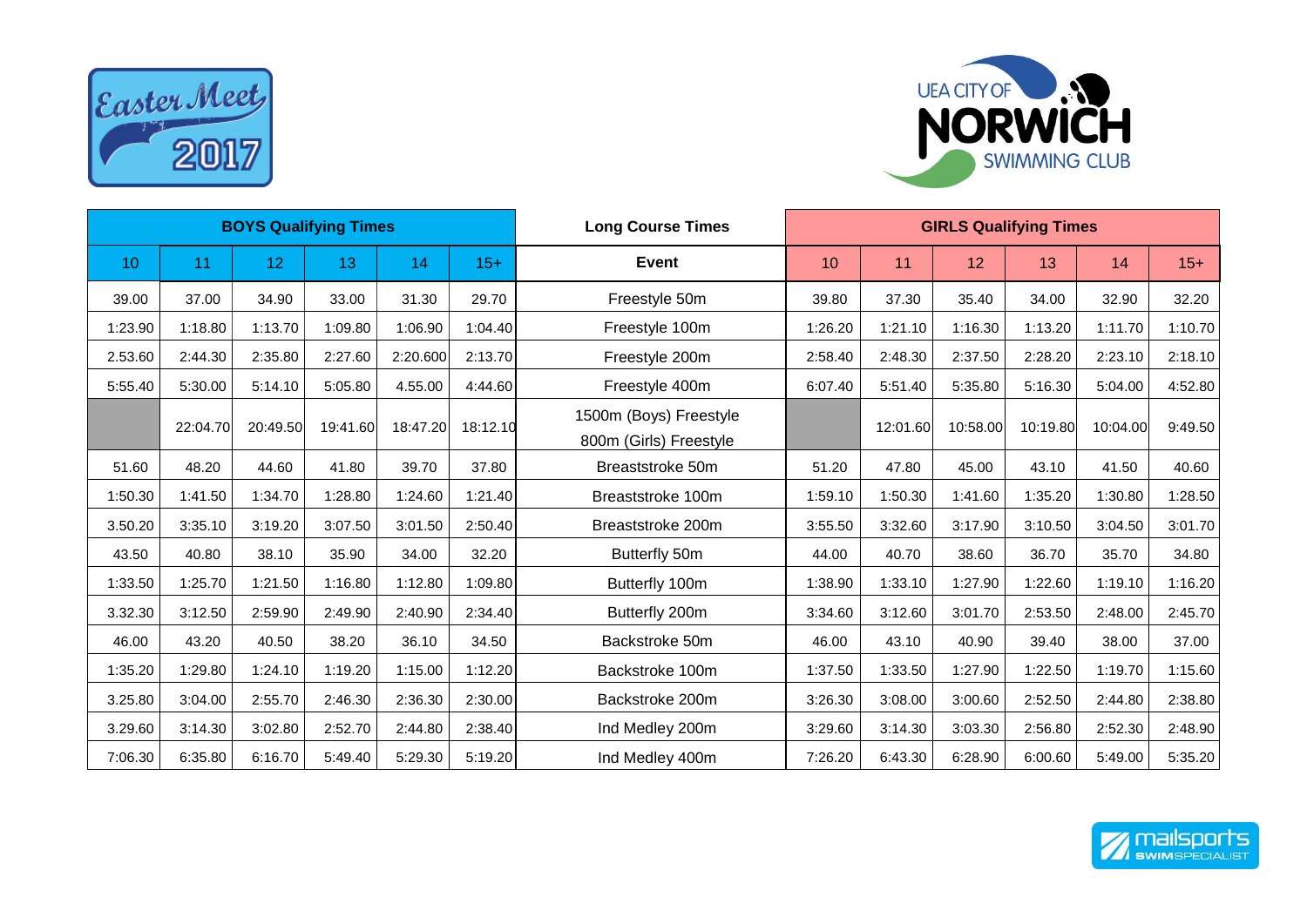



**[www.cityofnorwichsc.co.uk](http://www.cityofnorwichsc.co.uk/)**

# **UEA City of Norwich Swimming Club Easter Long Course Meet 2017 (Level 1 License No. 1ER170310)**

#### **Sportspark ,UEA, Norwich: Fri 14th, Sat 15th & Sun 16th April 2017 Under ASA Laws & Technical Rules, Affiliated to the East Region ASA**

## **Club Summary Entry Form**

Please return this completed form with your entries and a SINGLE cheque\* payable to **City of Norwich Swimming Club Ltd,** to: Tracey Spinner, 16 Ethel Road, Norwich, NR1 4DB

**Closing date** 31st March 2017

| <b>Club Name:</b>      |                                            |                                 |             |
|------------------------|--------------------------------------------|---------------------------------|-------------|
| <b>Contact Name:</b>   |                                            |                                 |             |
| <b>Postal Address:</b> |                                            |                                 |             |
| <b>Email Address:</b>  |                                            |                                 |             |
| <b>Telephone No:</b>   |                                            |                                 |             |
|                        |                                            |                                 |             |
| <b>Entry Details:</b>  |                                            |                                 |             |
|                        |                                            | No of Entries/<br><b>Passes</b> | <b>Cost</b> |
| Swimmers               | @ £7 per 50m, 100m, 200m and 400m<br>event |                                 | £           |
|                        | @ £10 per 800m & 1500m event               |                                 | £           |
| <b>Coaches Pass</b>    | @ £20 no food                              |                                 | £           |
|                        | @ £40 with food                            |                                 | £           |
| <b>Admin Fee</b>       | @£5 per swimmer if manual entry            |                                 |             |
|                        |                                            | TO £                            |             |

If you wish to pay by BACs please email tbirdspinner@gmail.com for details. **Checklist – By the Closing Date of 31st March 2017 please ensure you have:**

**Emailed**:

Hytek Entry File Hytek Meet Entry Report Coach/Chaperone Forms Officials Forms (1 licensed official for every 10 swimmers) (BACS Transfer)

#### **Posted**:

Club Summary Entry Form (this form) including £5 admin Hytek Entry Report Coach/Chaperone Forms Officials Forms (1 licensed official for every 10 swimmers) Cheque (payable to City of Norwich Swimming Club Ltd)

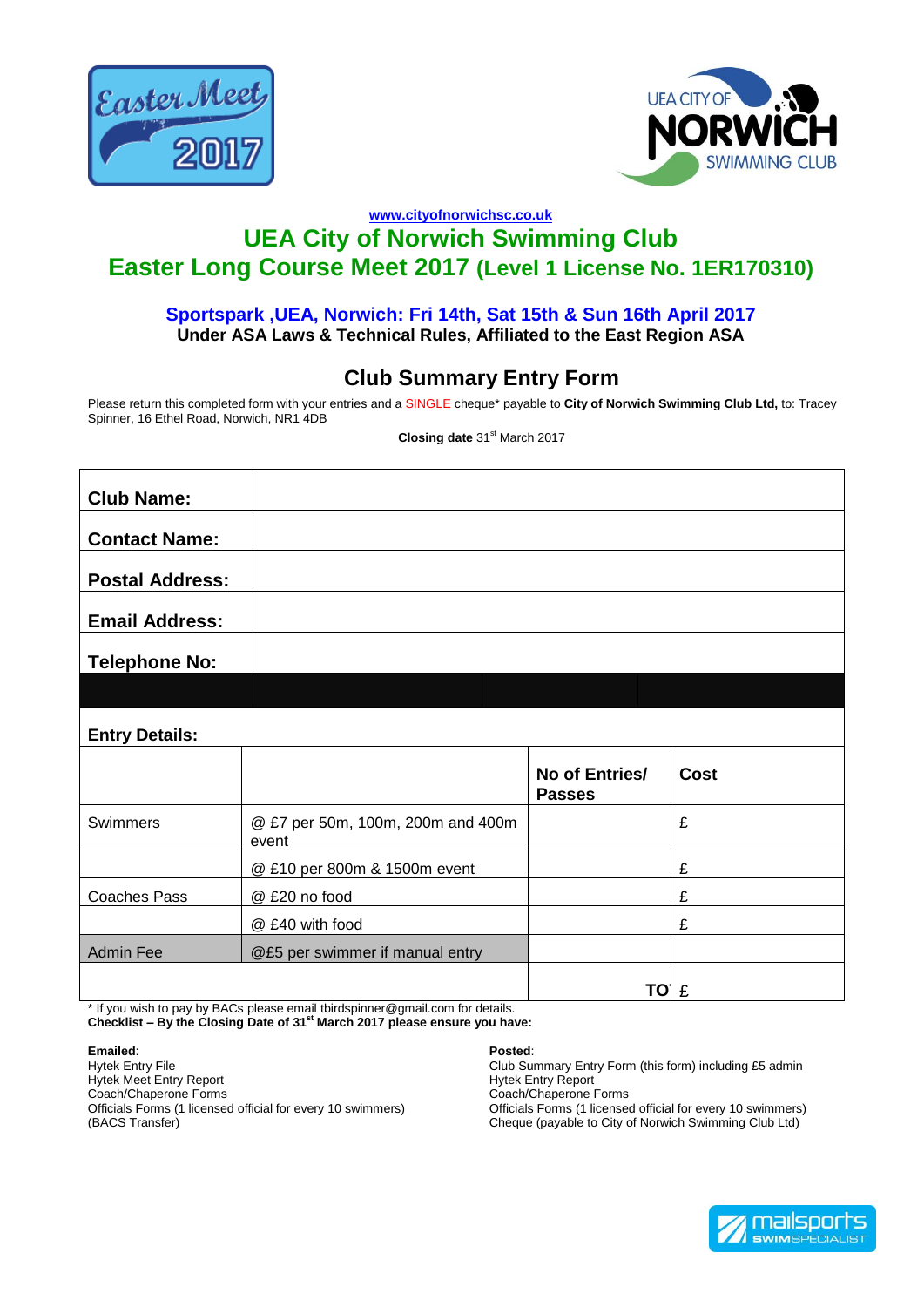



### **UEA City of Norwich Swimming Club Easter Long Course Meet 2017 (Level 1 License No. 1ER170310)**

**Sportspark ,UEA, Norwich: Fri 14th, Sat 15th & Sun 16th April 2017 Under ASA Laws & Technical Rules, Affiliated to the East Region ASA**

| <b>INDIVIDUAL ENTRY FORM</b>                                  |                       |                         |                                                  |  |  |  |
|---------------------------------------------------------------|-----------------------|-------------------------|--------------------------------------------------|--|--|--|
| <b>FORENAME:</b>                                              |                       | <b>SURNAME:</b>         |                                                  |  |  |  |
| CLUB:                                                         |                       | AGE (@ 31/12/17):       |                                                  |  |  |  |
| SEX:                                                          | <b>MALE/FEMALE</b>    | <b>DATE OF BIRTH:</b>   |                                                  |  |  |  |
| <b>DISABILITY CLASSIFICATION</b>                              |                       |                         |                                                  |  |  |  |
| <b>EMAIL ADDRESS:</b>                                         |                       |                         |                                                  |  |  |  |
| <b>TELEPHONE NO:</b>                                          |                       | <b>ASA REG NO</b>       |                                                  |  |  |  |
|                                                               |                       |                         |                                                  |  |  |  |
| <b>EVENT</b>                                                  | <b>COST PER EVENT</b> | <b>ENTRY TIME (LC)*</b> | IF CONVERTED STATE SHORT<br><b>COURSE TIME*:</b> |  |  |  |
| <b>50M FREESTYLE</b>                                          | £7.00                 |                         |                                                  |  |  |  |
| <b>100M FREESTYLE</b>                                         | £7.00                 |                         |                                                  |  |  |  |
| <b>200M FREESTYLE</b>                                         | £7.00                 |                         |                                                  |  |  |  |
| <b>400M FREESTYLE</b>                                         | £7.00                 |                         |                                                  |  |  |  |
| 800M FREESTYLE (G)                                            | £10.00                |                         |                                                  |  |  |  |
| <b>1500M FREESTYLE (B)</b>                                    | £10.00                |                         |                                                  |  |  |  |
| <b>50M BACKSTROKE</b>                                         | £7.00                 |                         |                                                  |  |  |  |
| <b>100M BACKSTROKE</b>                                        | £7.00                 |                         |                                                  |  |  |  |
| <b>200M BACKSTROKE</b>                                        | £7.00                 |                         |                                                  |  |  |  |
| <b>50M BREASTSTROKE</b>                                       | £7.00                 |                         |                                                  |  |  |  |
| <b>100M BREASTSTROKE</b>                                      | £7.00                 |                         |                                                  |  |  |  |
| <b>200M BREASTSTROKE</b>                                      | £7.00                 |                         |                                                  |  |  |  |
| <b>50M BUTTERFLY</b>                                          | £7.00                 |                         |                                                  |  |  |  |
| <b>100M BUTTERFLY</b>                                         | £7.00                 |                         |                                                  |  |  |  |
| <b>200M BUTTERFLY</b>                                         | £7.00                 |                         |                                                  |  |  |  |
| <b>200M IM</b>                                                | £7.00                 |                         |                                                  |  |  |  |
| 400M IM                                                       | £7.00                 |                         |                                                  |  |  |  |
|                                                               | <b>TOTAL ENTRIES</b>  |                         | £                                                |  |  |  |
| Admin Fee (UEA Swimmers and Visiting Clubs manual entry only) |                       | @£5.00                  | £                                                |  |  |  |
|                                                               |                       | <b>TOTAL</b>            | £                                                |  |  |  |

*\*If time not on ASA database please state origin on reverse of form. UEA Swimmers please just tick the entry time boxes.* **CLOSING DATE FOR ENTRIES IS** 31st March 2017

Please return this form and/or an "Entries Summary Form" as appropriate, to Tracey Spinner, 16 Ethel Road, Norwich, NR1 4DB , with a cheque made payable to: City of Norwich Swimming Club Ltd. If you would like to pay by BACS tick here  $\Box$  and you will be emailed with details of the club account and instructions for payment.

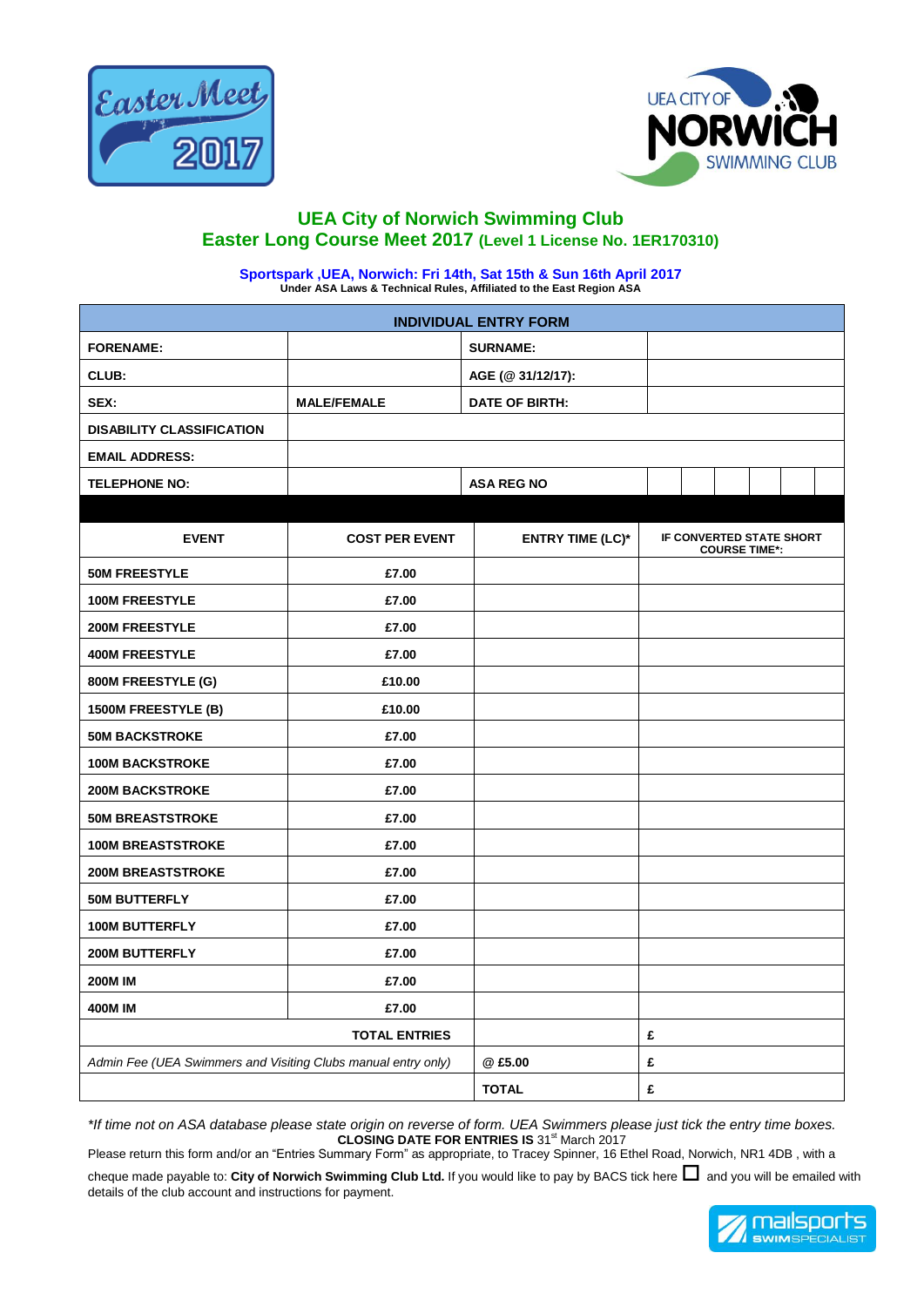



# **UEA City of Norwich Swimming Club Easter Long Course Meet 2017, (Level 1 License No. 1ER170310)**

### **Sportspark ,UEA, Norwich: Fri 14th, Sat 15th & Sun 16th April 2017 Under ASA Laws & Technical Rules, Affiliated to the East Region ASA Coaches / Chaperone Pass Individual Application Form**

Closing date 31<sup>st</sup> March 2017

| <b>Full Name:</b>                 |                    |                |  |
|-----------------------------------|--------------------|----------------|--|
| <b>Club Name:</b>                 |                    |                |  |
| <b>Position:</b>                  |                    |                |  |
| (eg Coach)                        |                    |                |  |
| <b>Postal Address:</b>            |                    |                |  |
| <b>Telephone No:</b>              |                    |                |  |
| <b>Email Address:</b>             |                    |                |  |
| <b>ASA Affiliation</b><br>Number: |                    |                |  |
| <b>Meet Pass</b>                  | Without Food: £20: | With Food £40: |  |
| <b>Dietary</b>                    |                    |                |  |
| <b>Requirements</b>               |                    |                |  |

**The above named person is authorised to hold a pass for this club and their details are visible on the ASA Members Check Website:**

**Signed \_\_\_\_\_\_\_\_\_\_\_\_\_\_\_\_\_\_\_\_\_\_\_\_\_\_\_\_\_\_\_\_\_\_\_\_\_\_Club Secretary**

Coach's Passes will not be available on the day. There will be no access to poolside without a coach's pass Passes are £20.00 (no food) or £40 (with food) each and include entry to poolside and results service. All completed forms to be returned to:

**Tracey Spinner, 16 Ethel Road, Norwich, NR1 4DB**

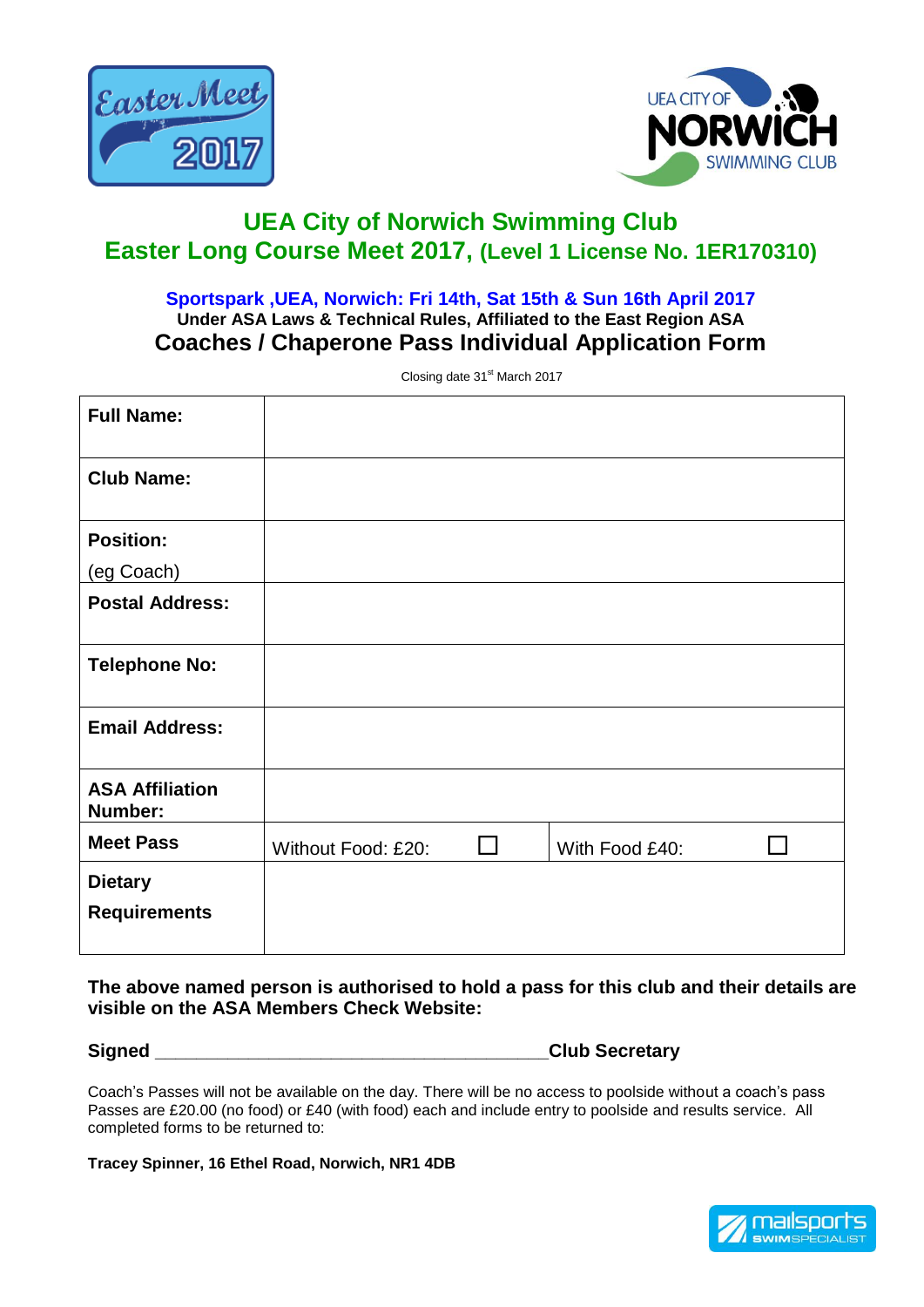



## **UEA City of Norwich Swimming Club Easter Long Course Meet 2017, (Level 1 License No. 1ER170310)**

#### **Sportspark ,UEA, Norwich: Fri 14th, Sat 15th & Sun 16th April 2017 Under ASA Laws & Technical Rules, Affiliated to the East Region ASA**

## **Officials Request Form**

Please complete details, noting that only fully licensed officials are eligible to officiate at a L1 meet:

| <b>Full Name:</b>                |           |                                                                                                                                                                                                |                   |                |
|----------------------------------|-----------|------------------------------------------------------------------------------------------------------------------------------------------------------------------------------------------------|-------------------|----------------|
| Qualification                    | JL1       | JL <sub>2</sub>                                                                                                                                                                                | JL <sub>2</sub> S | <b>LRef</b>    |
| (tick box applicable):           |           |                                                                                                                                                                                                |                   |                |
| <b>Date License Valid</b><br>To: |           |                                                                                                                                                                                                |                   |                |
| <b>Sessions</b>                  | Friday    | S <sub>1</sub>                                                                                                                                                                                 | S <sub>2</sub>    | S <sub>3</sub> |
| <b>Available:</b>                | Saturday: | S <sub>4</sub>                                                                                                                                                                                 | S <sub>5</sub>    | S <sub>6</sub> |
|                                  | Sunday:   | S7                                                                                                                                                                                             | S <sub>8</sub>    | S <sub>9</sub> |
| <b>Mobile No:</b>                |           |                                                                                                                                                                                                |                   |                |
| <b>Email Address:</b>            |           |                                                                                                                                                                                                |                   |                |
| Club:                            |           |                                                                                                                                                                                                |                   |                |
| <b>Swimmer's Name</b>            |           |                                                                                                                                                                                                |                   |                |
| <b>Mentor Request</b>            |           | If you are in the middle of training to become an official and require mentoring, please indicate the session<br>are available and use this box to detail the tasks you require mentoring for. |                   |                |
| <b>Dietary</b>                   |           | Officials working a full day will be provided with lunch. Let us know if you have any special requirements.                                                                                    |                   |                |
| <b>Requirements</b>              |           |                                                                                                                                                                                                |                   |                |

Please email completed form to Tracey Spinner with Entry Form or return the form with your entry form via your club entry. Thank you